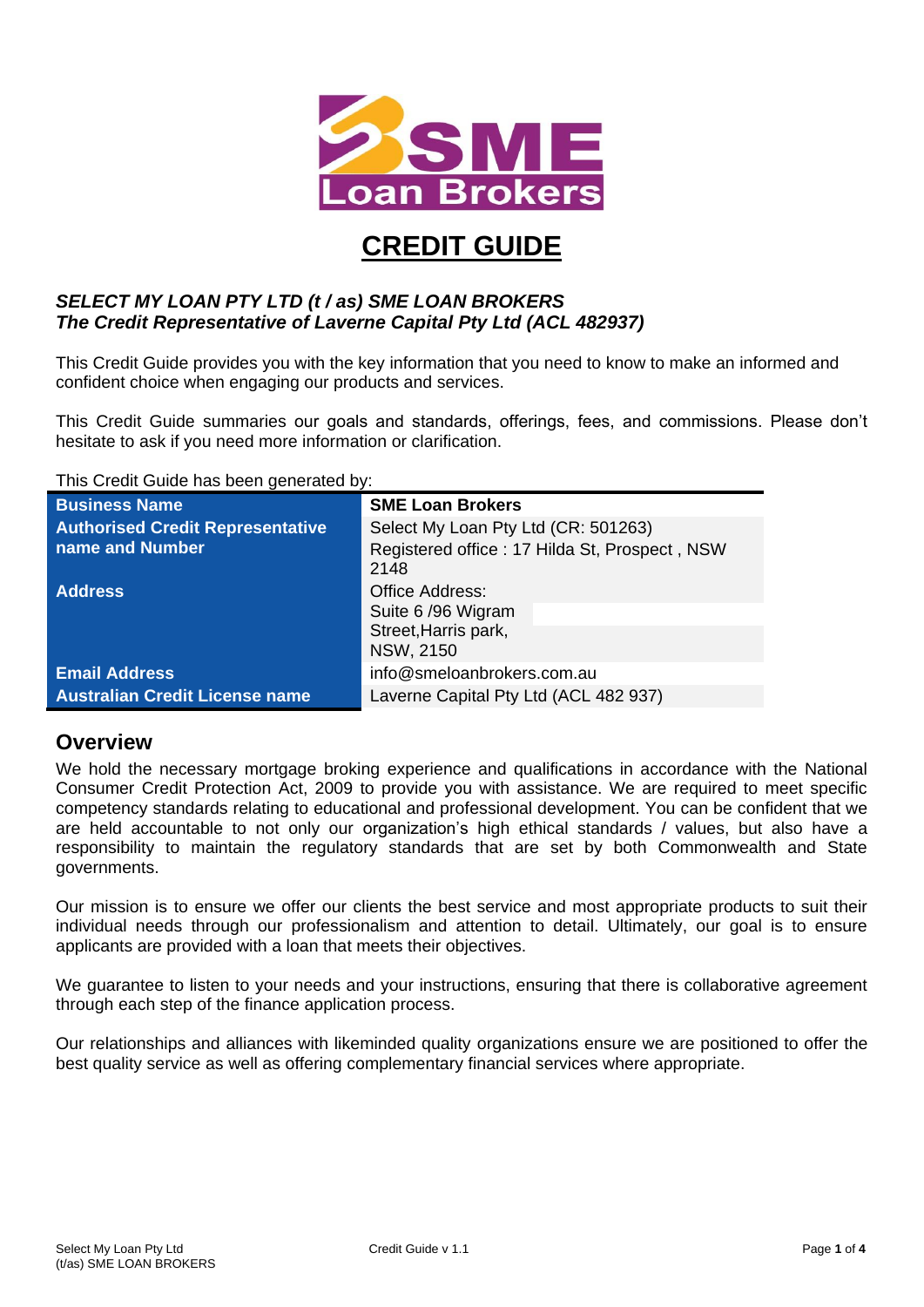## **Suitability of Loans to Your Financial Objectives**

By law, before entering into a specific credit contract, we are obliged to conduct a Preliminary Credit Assessment to determine what kind of loans would be suitable for you. In consultation with you, we will explore and discuss with you your financial situation, financial objectives and borrowing needs before we determine which loan product may suit your requirements.

For the purposes of the Preliminary Credit Assessment, we will need to ask you some questions in order to assess whether the loan or lease is not unsuitable. The law requires us to:

- make reasonable inquiries about your requirements and objectives;
- make reasonable inquiries about your financial situation; and
- take reasonable steps to verify that financial situation.

The assessment will be conducted prior to recommendation of a particular product. The assessment will involve collection and verification of financial information to determine the appropriate loan amount and the loan costs associated with entering a credit contract. This will ensure that your circumstances will be assessed appropriately and that the options suggested will not place you in financial hardship. Once completed, this Preliminary Credit Assessment is only valid for 90 days. A copy of the Preliminary Credit Assessment will be available to you, on request - this will be available up to 7 years after we provide you with credit assistance

Prior to the Preliminary Credit Assessment being conducted, we may provide you with Product summaries that highlight various key features and benefits of the product. We may also provide you with Product Comparison documents that allow you to compare the features and benefits of each product and assess the suitability to your requirements.

| <b>Lenders available</b>               | We aim to provide you with information from a range of lenders and products<br>/ loans. Once you have chosen a loan that is suitable for you, we will help you<br>obtain an approval.                                                                                                                                |
|----------------------------------------|----------------------------------------------------------------------------------------------------------------------------------------------------------------------------------------------------------------------------------------------------------------------------------------------------------------------|
| <b>Service we provide</b>              | <b>Business Loans</b><br><b>Commercial Loans</b><br><b>Personal Loans</b><br><b>Vehicle Loans</b>                                                                                                                                                                                                                    |
| <b>Commonly used</b><br><b>lenders</b> | The list below documents the commonly used Lenders by my licensee. This<br>does not necessarily reflect all of the financial institutions that my licensee is<br>able to conduct business through.<br>However, this is a summary of the lenders that my licensee is able to utilize<br>for loan submission purposes. |
|                                        | <b>Financial Institutions</b>                                                                                                                                                                                                                                                                                        |
|                                        | ScotPac, Moula, Lumi, Bizcap, Capify, Finstro, Odin, Liberty. Max Funding                                                                                                                                                                                                                                            |
|                                        |                                                                                                                                                                                                                                                                                                                      |
|                                        |                                                                                                                                                                                                                                                                                                                      |
|                                        |                                                                                                                                                                                                                                                                                                                      |

### **Lender and Products**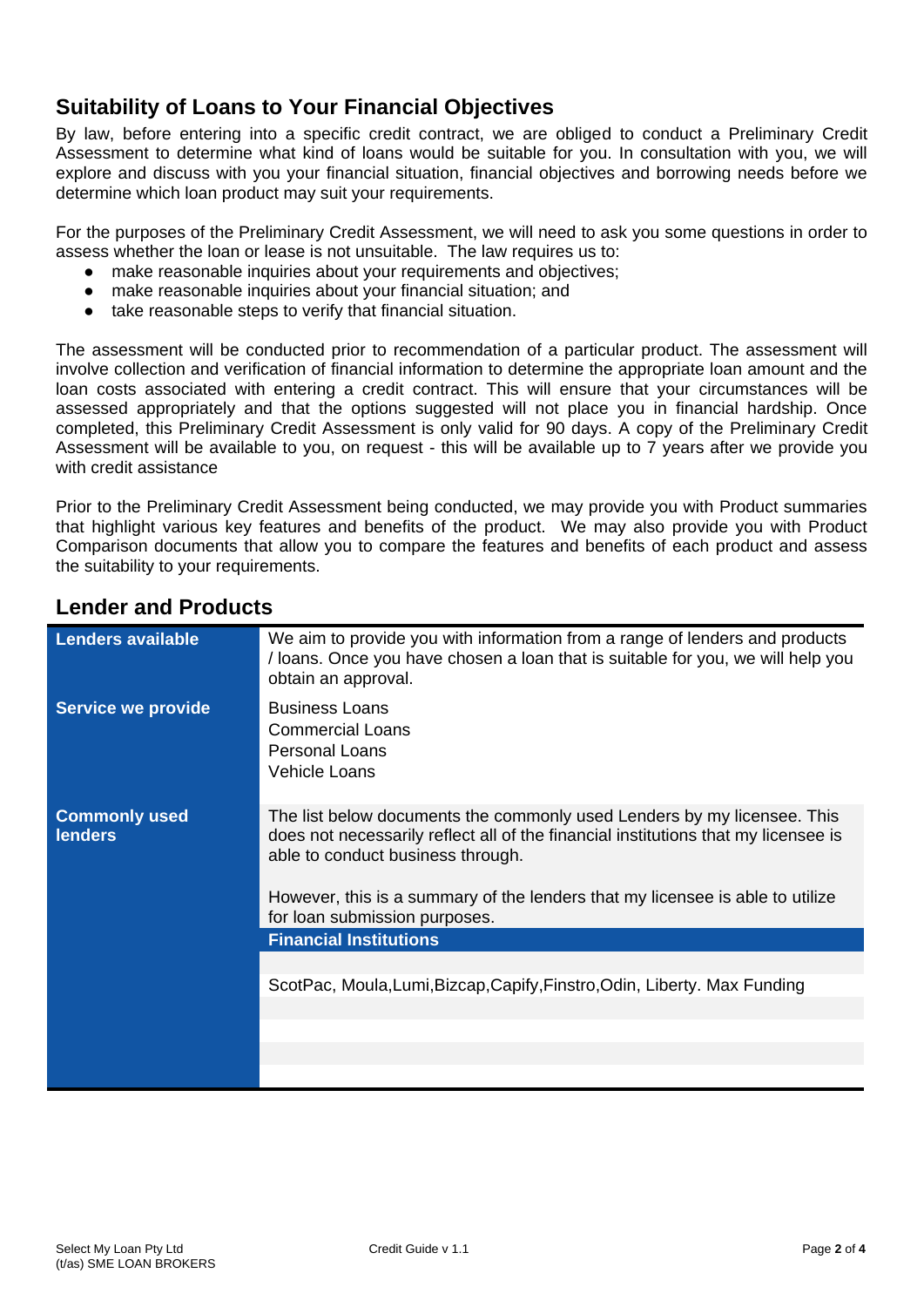# **Fees, Charges, Commission and Disclosures**

| Fees payable by you to<br>third parties          | When the credit application (loan) is submitted, you may need to pay the<br>lender's application fee, valuation fees, or other fees that are associated with<br>the loan application process, even if the loan is ultimately unsuccessful.                      |
|--------------------------------------------------|-----------------------------------------------------------------------------------------------------------------------------------------------------------------------------------------------------------------------------------------------------------------|
| Fees payable by you to<br>the licensee           | If a fee is payable by you, this will be disclosed in a Credit Quote that will be<br>provided to you. If a Credit Quote is not supplied, this will indicate that we do<br>not charge consumers any fees.                                                        |
| <b>Payments received by</b><br>the licensee      | Please take notice that the licensee may receive fees, commissions, or<br>financial rewards from Lenders or Lessors in connection with any finance we<br>arrange for you. These fees are not payable by you.                                                    |
|                                                  | The commission / brokerage amount depends on the amount of the finance<br>and may vary from product to product. We can provide you with information<br>about a reasonable estimate of those commissions and how the commission<br>is worked out if you require. |
| Fees payable by the<br>licensee to third parties | We may pay fees to call centre companies, real estate agents, accountants,<br>or lawyers and others for referring you to us. These referral fees are<br>generally small amounts in accordance with usual business practice.                                     |
|                                                  | These are not fees payable by you. On request you can obtain a reasonable<br>estimate of the amount of the fee and how it is worked out.                                                                                                                        |
|                                                  | From time to time, we may also remunerate other parties through payments,<br>rewards or benefits.                                                                                                                                                               |
|                                                  |                                                                                                                                                                                                                                                                 |
|                                                  |                                                                                                                                                                                                                                                                 |
| <b>Other disclosures,</b>                        |                                                                                                                                                                                                                                                                 |
| benefits or interests                            |                                                                                                                                                                                                                                                                 |
|                                                  |                                                                                                                                                                                                                                                                 |
|                                                  |                                                                                                                                                                                                                                                                 |